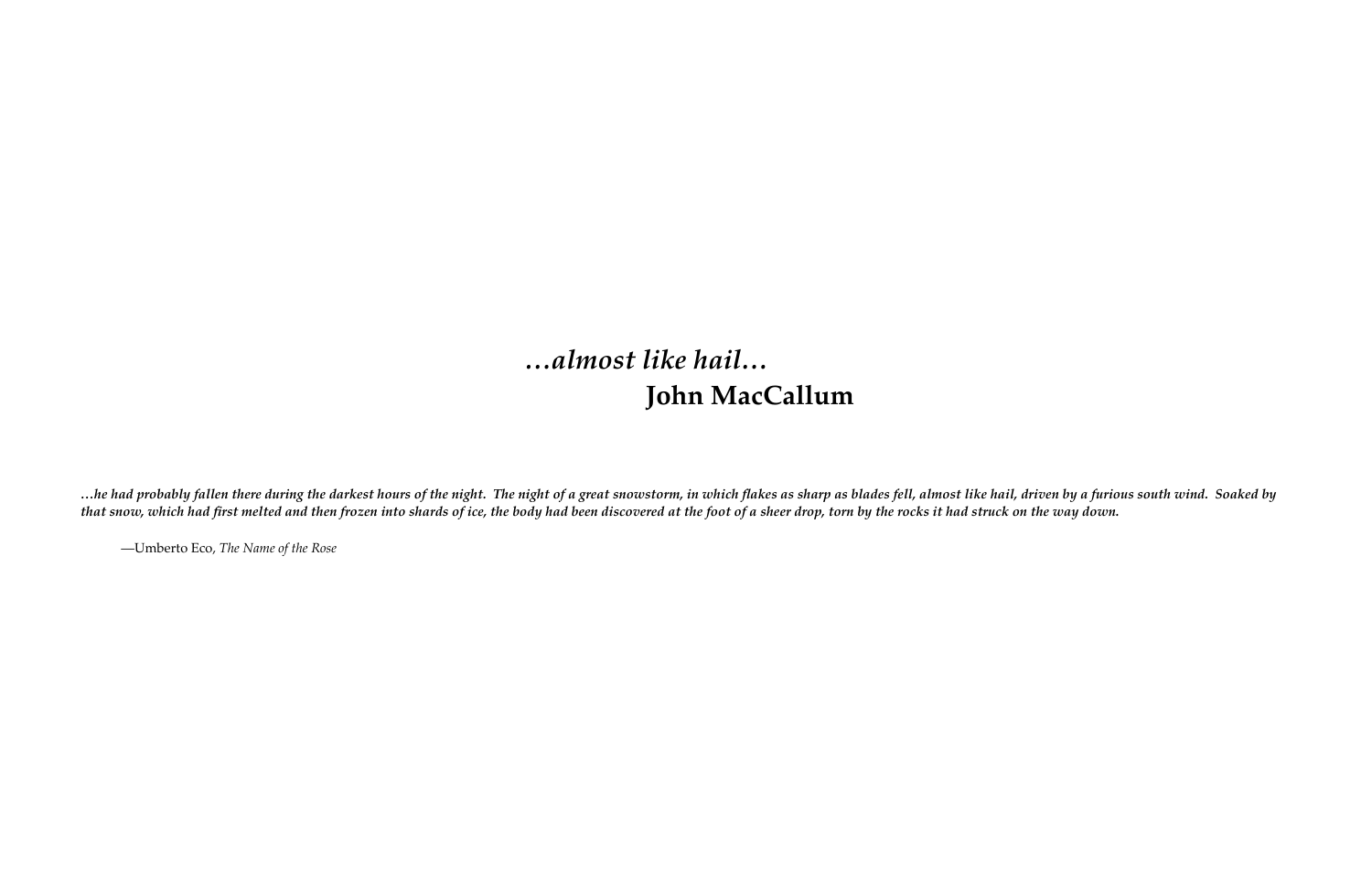#### **Instrumentation:**

Bass drum Kick drum 2 wooden boxes (about 12" cubes) 2 toms tuned all the way down 6 bending gongs (4 stacked in pairs of 2) placed on a foam table 2 cymbals on a foam table Vibraphone with motor and rubber mutes placed on these pitches:

5 metal pipes (such as lengths of chain-link fence posts, or pipes used for plumbing. They should have a complex timbre similar to brake drums.) 5 hardwood planks

5 temple blocks

## **Technical Requirements:**

1 MacBook Pro running Max/MSP 4.6.3 or higher.

1 Digital audio interface such as a MOTU 828.

1 Footswitch for the performer to trigger the cues in the score (more than one may be needed depending on how the instruments are setup).

1 MIDI fader device such as a Behringer BCF2000

## **Speaker Configuration:**

This piece requires 5 or more speakers. Two possible configurations can be seen below:





Audience



 $\overline{3}$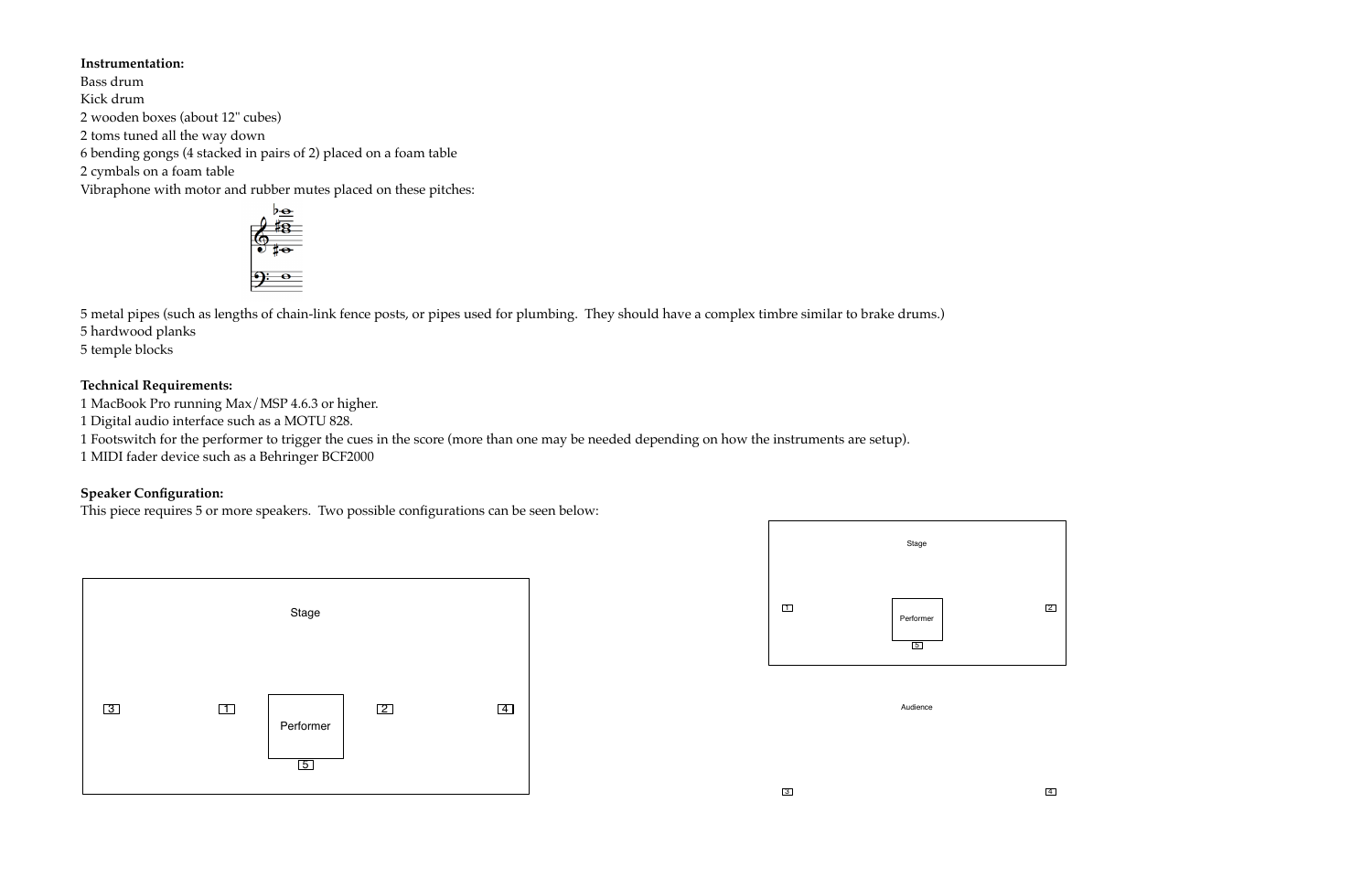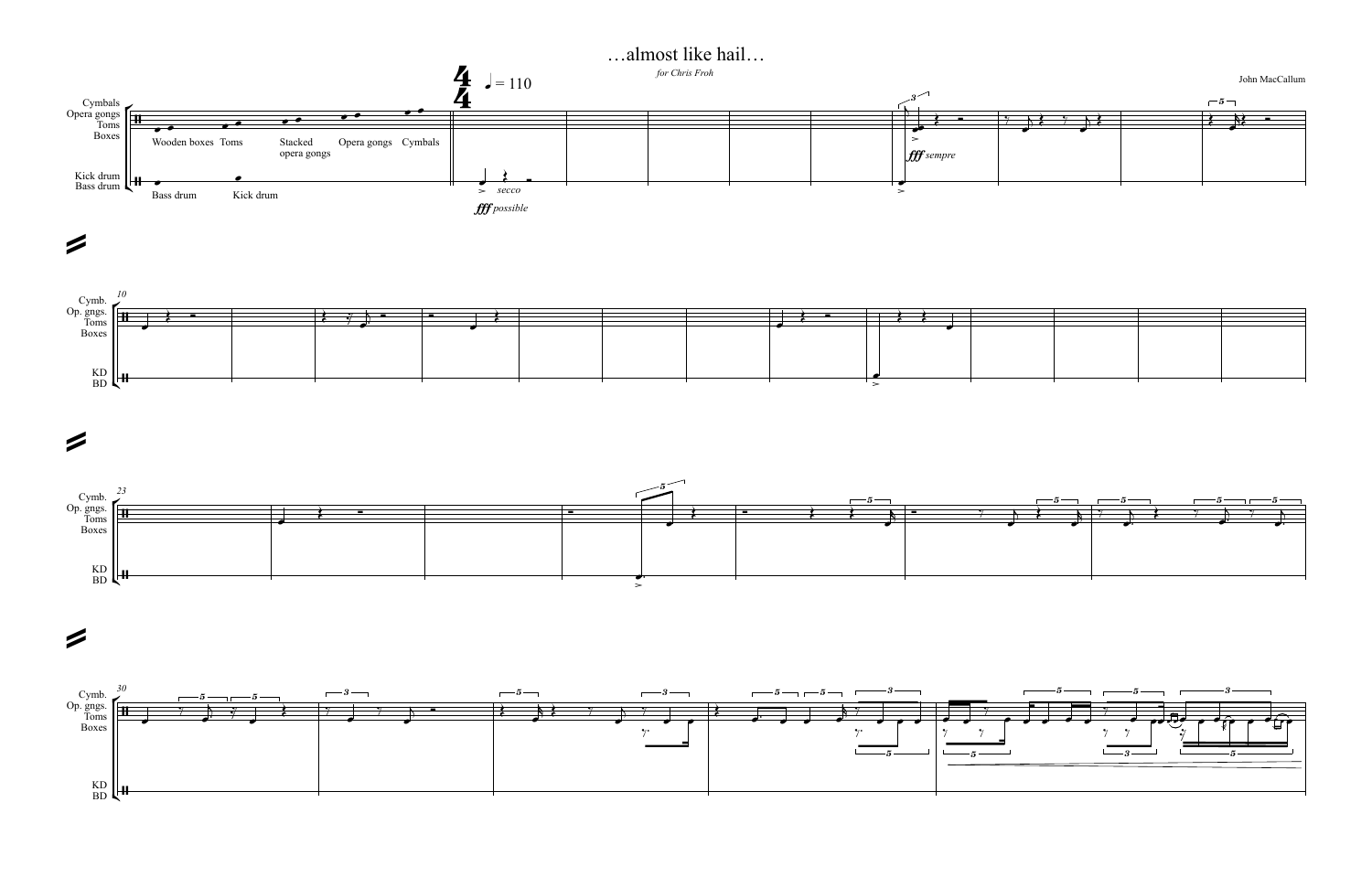ca. 10" (wait for electronics to fade out completely)







 $\overline{\phantom{a}}$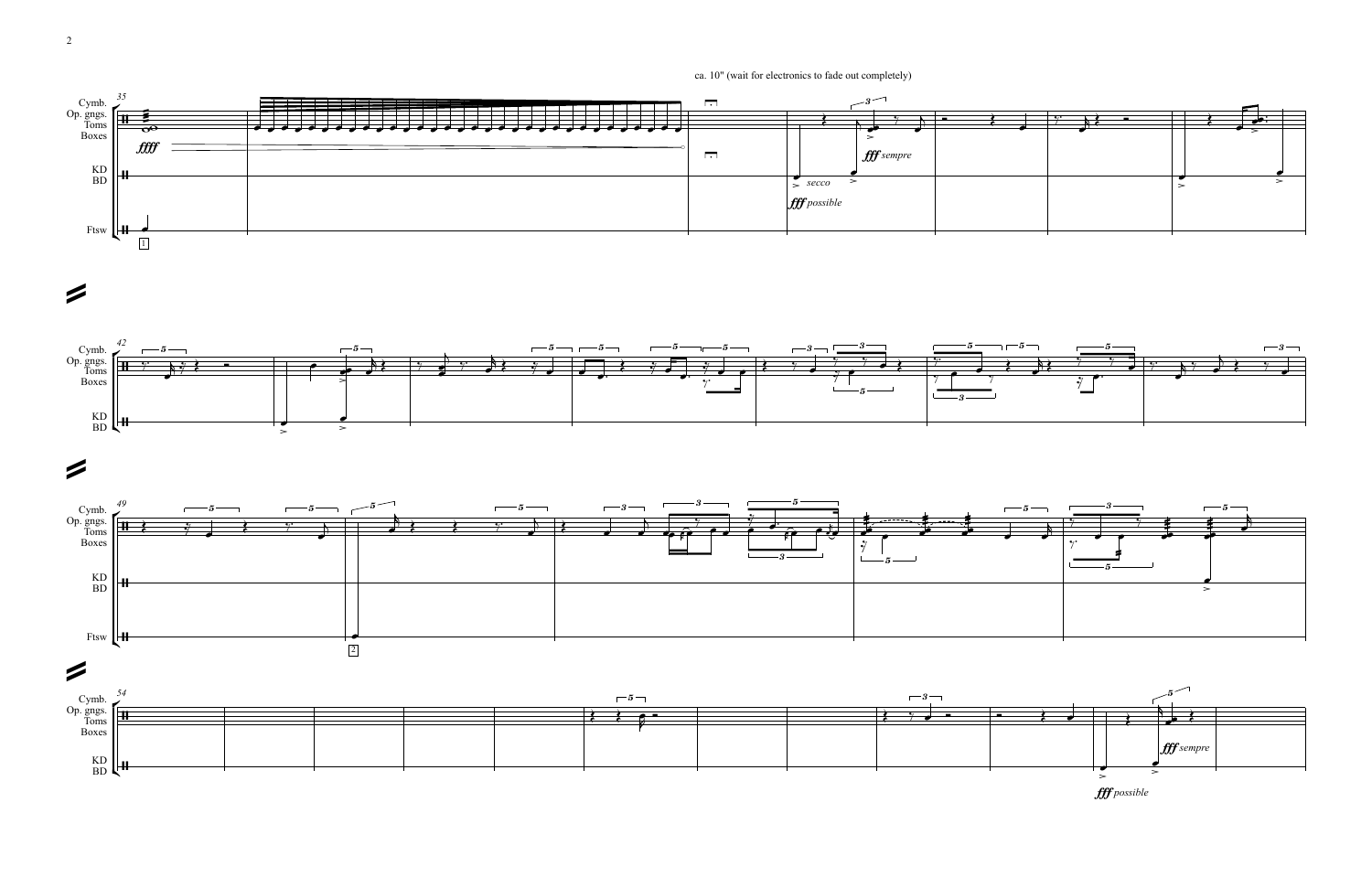

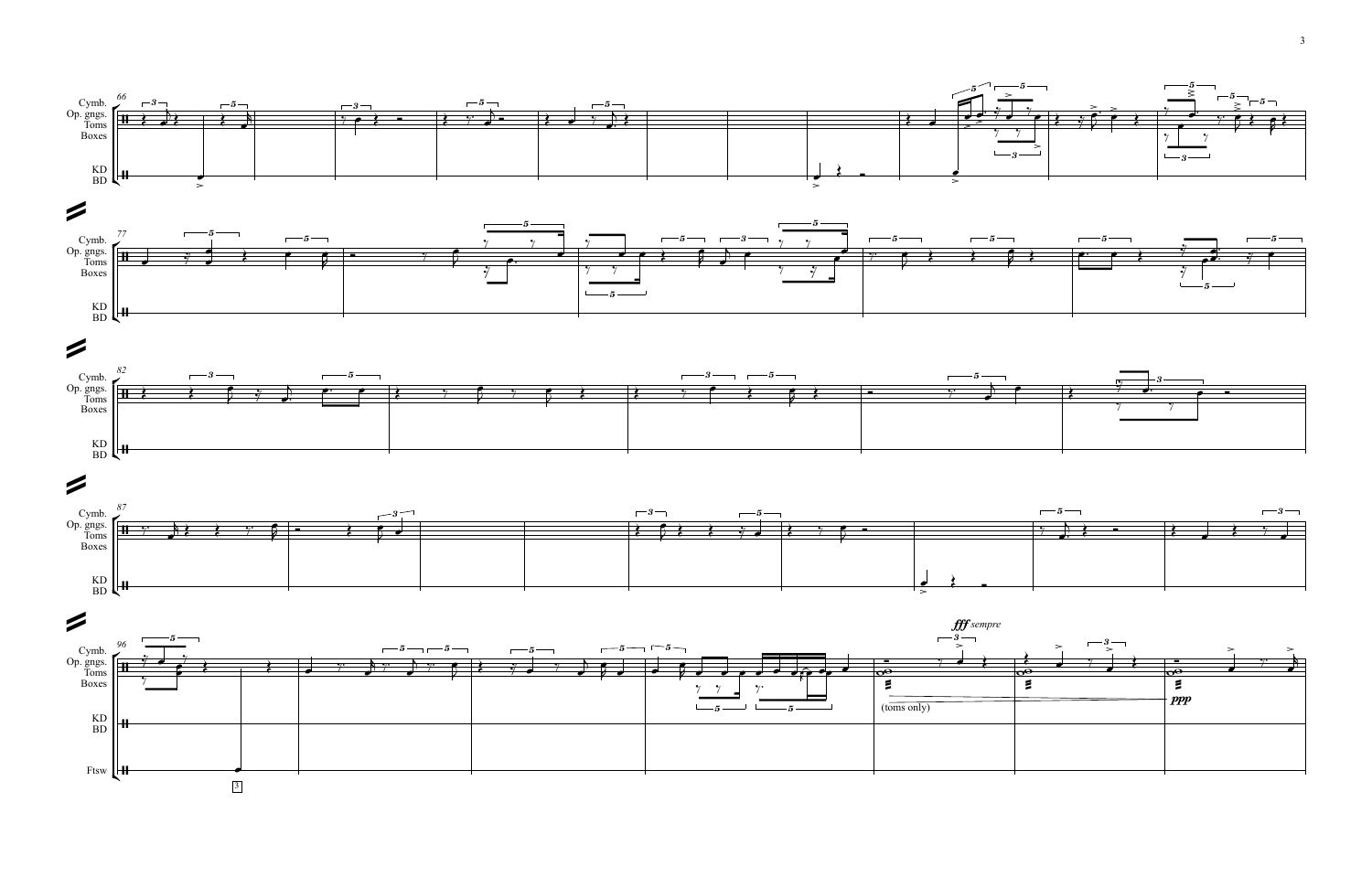





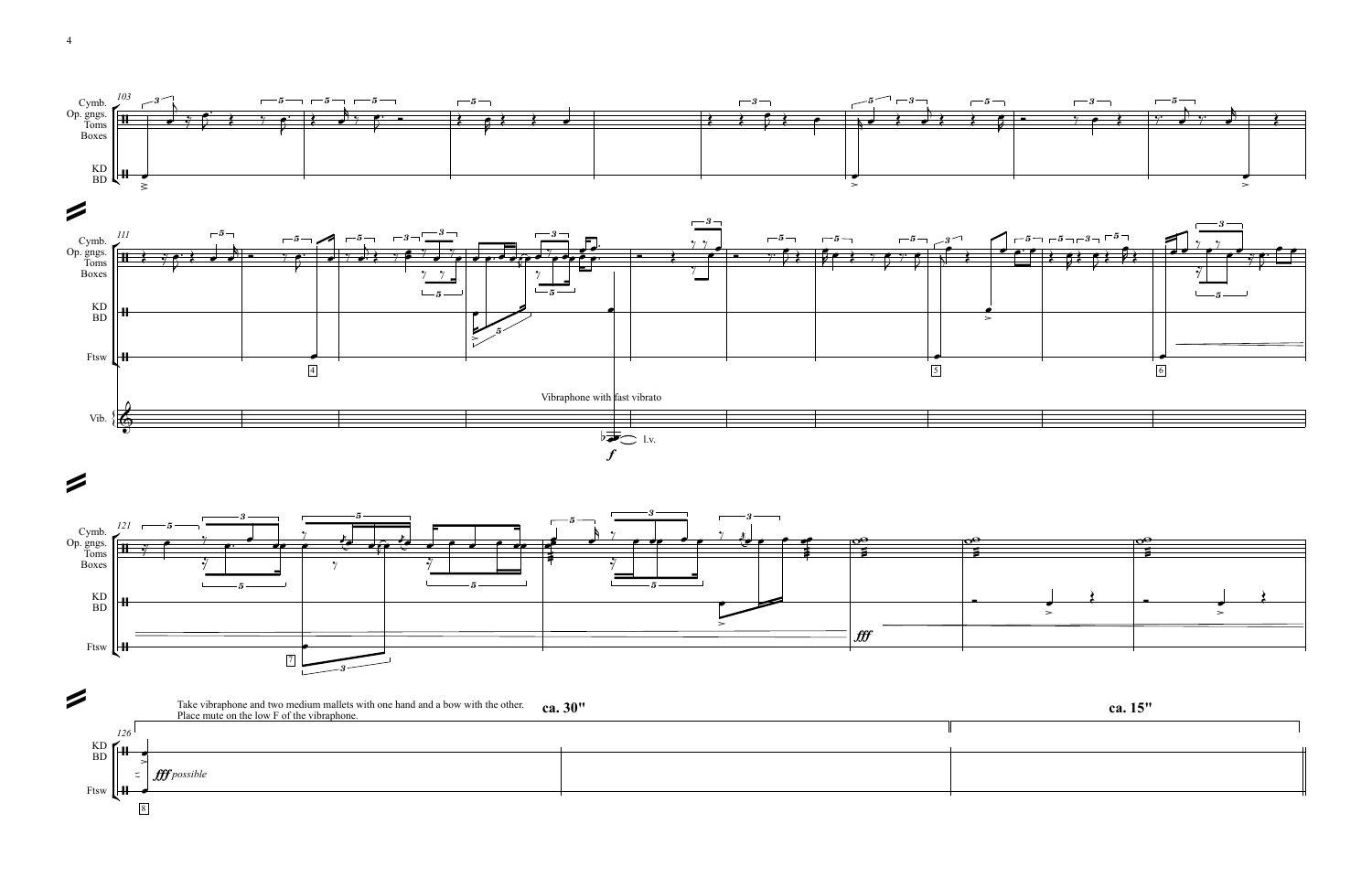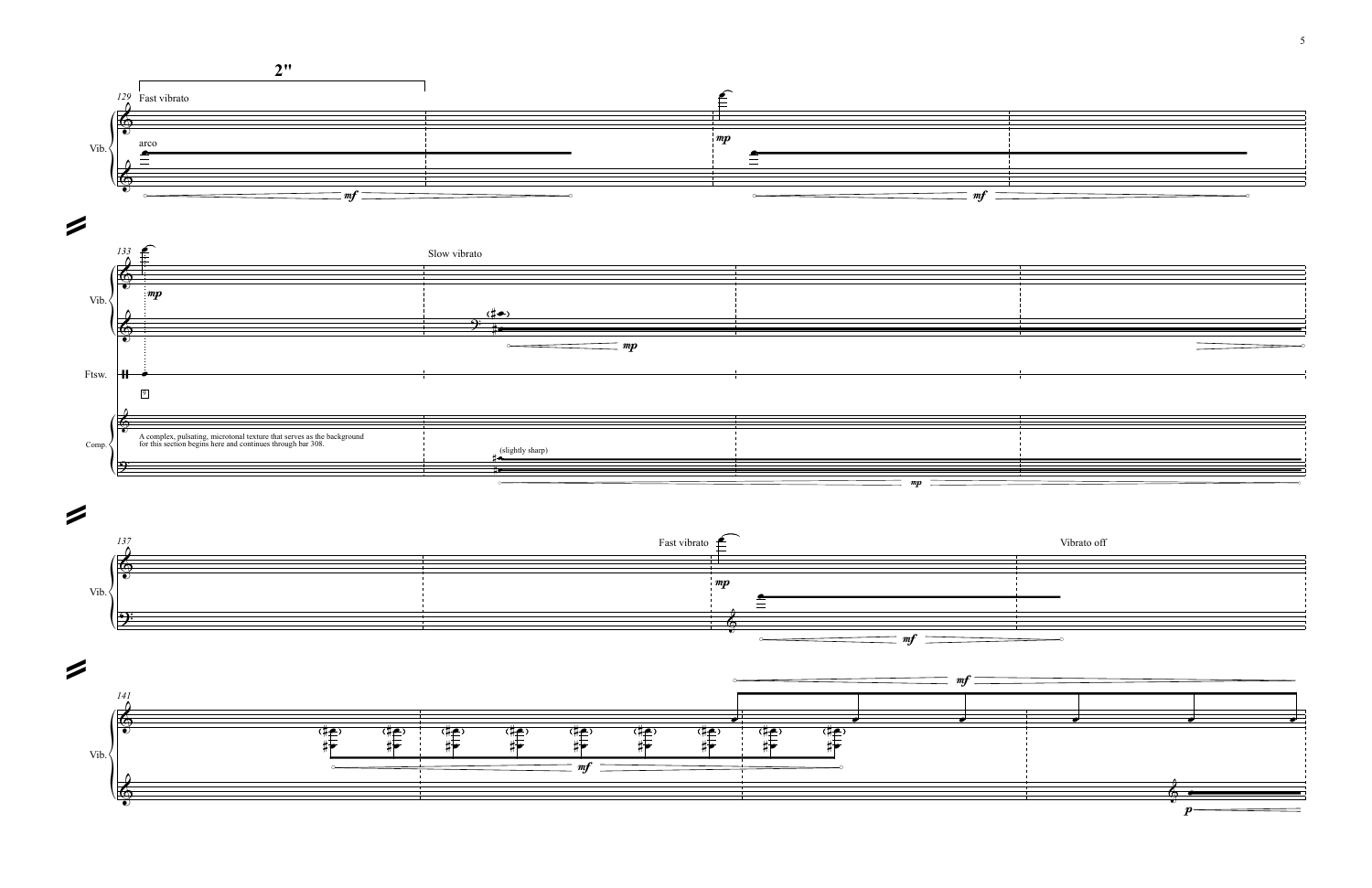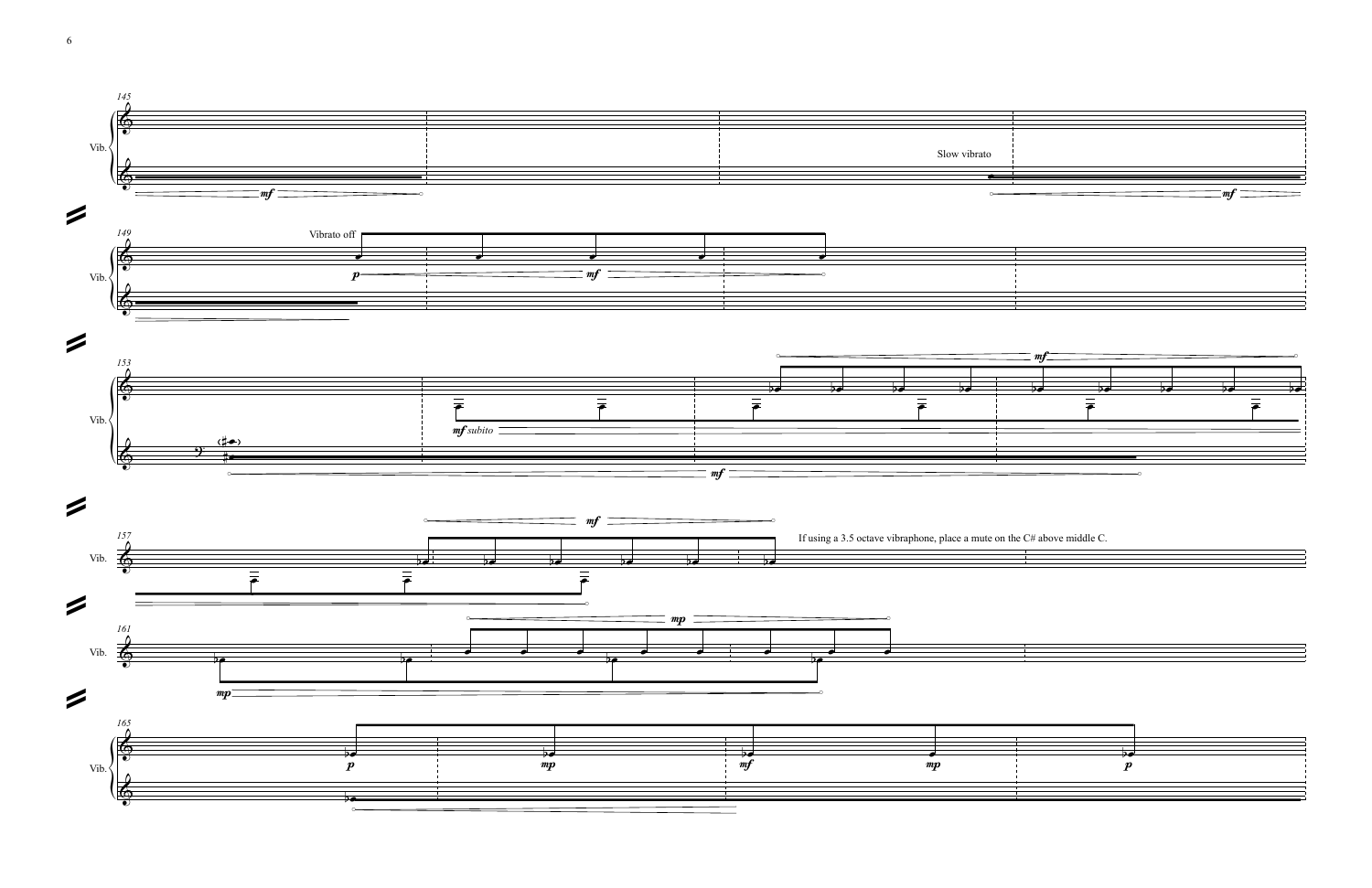



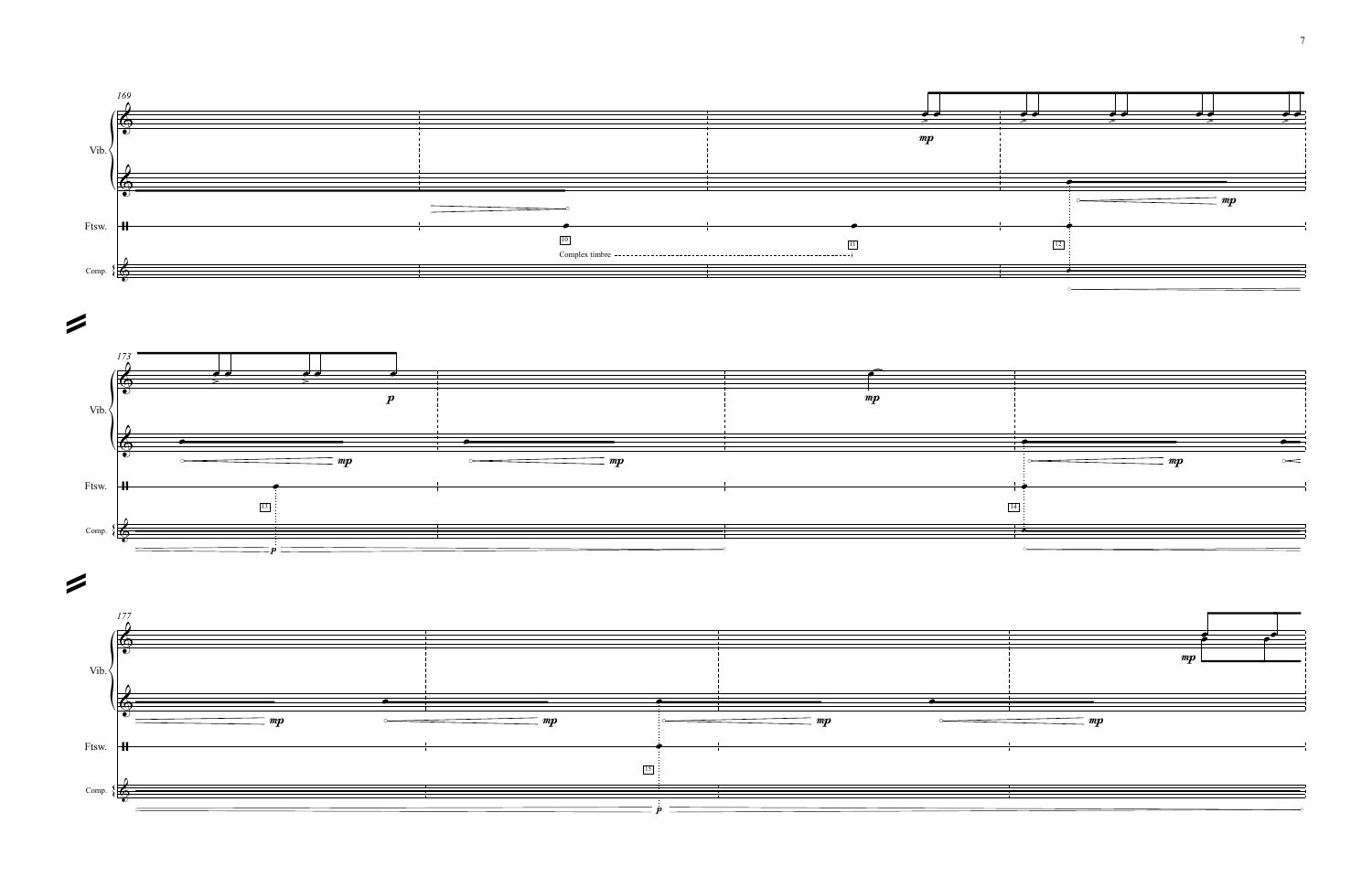





 $\sqrt{\text{(Starts the Bb and triggers an increase in the speed of the pulsations in the background texture.)}}$ 

 $\rightarrow$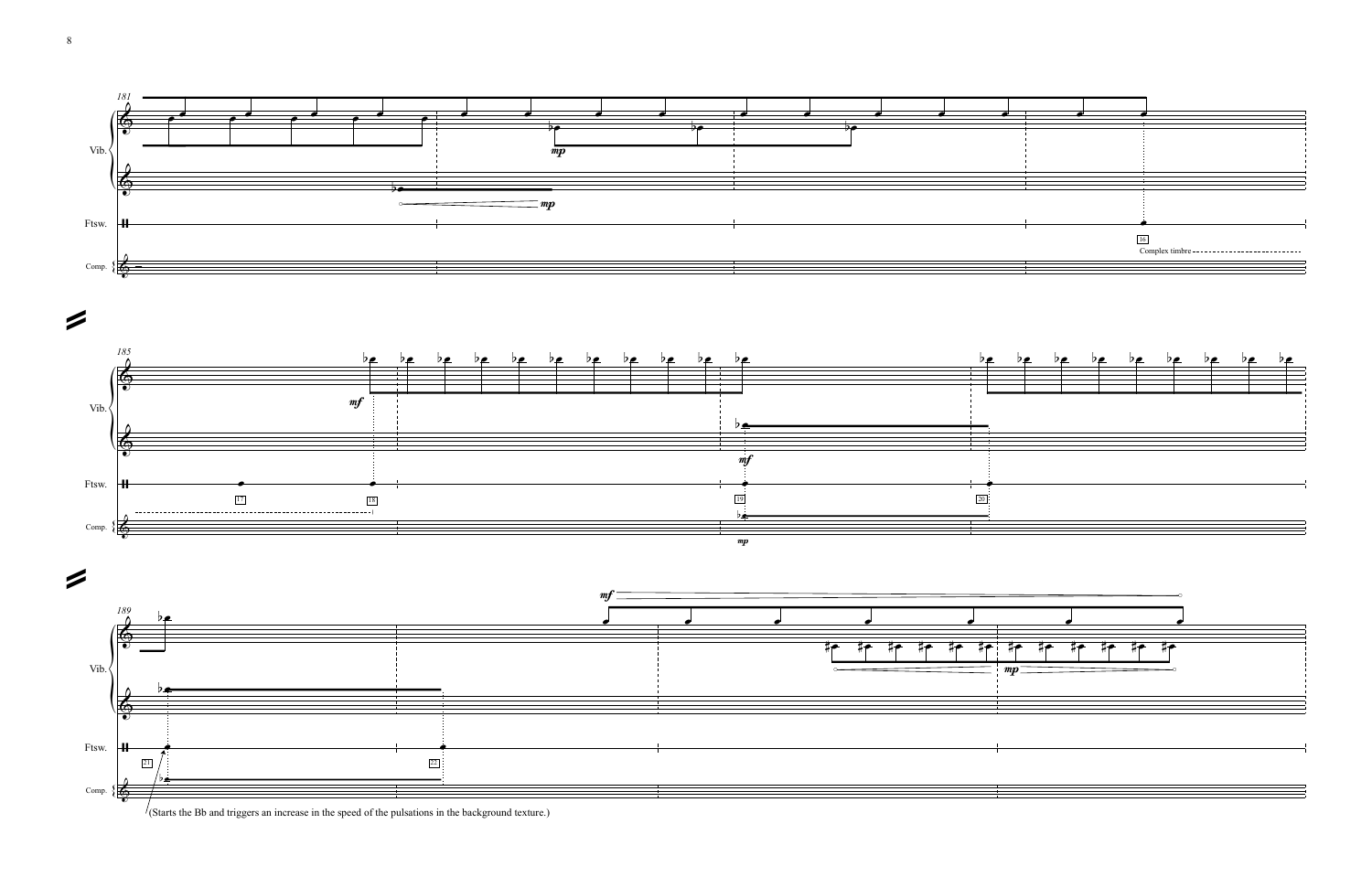



 $\overline{\phantom{a}}$ 

 $\overline{\phantom{a}}$ 

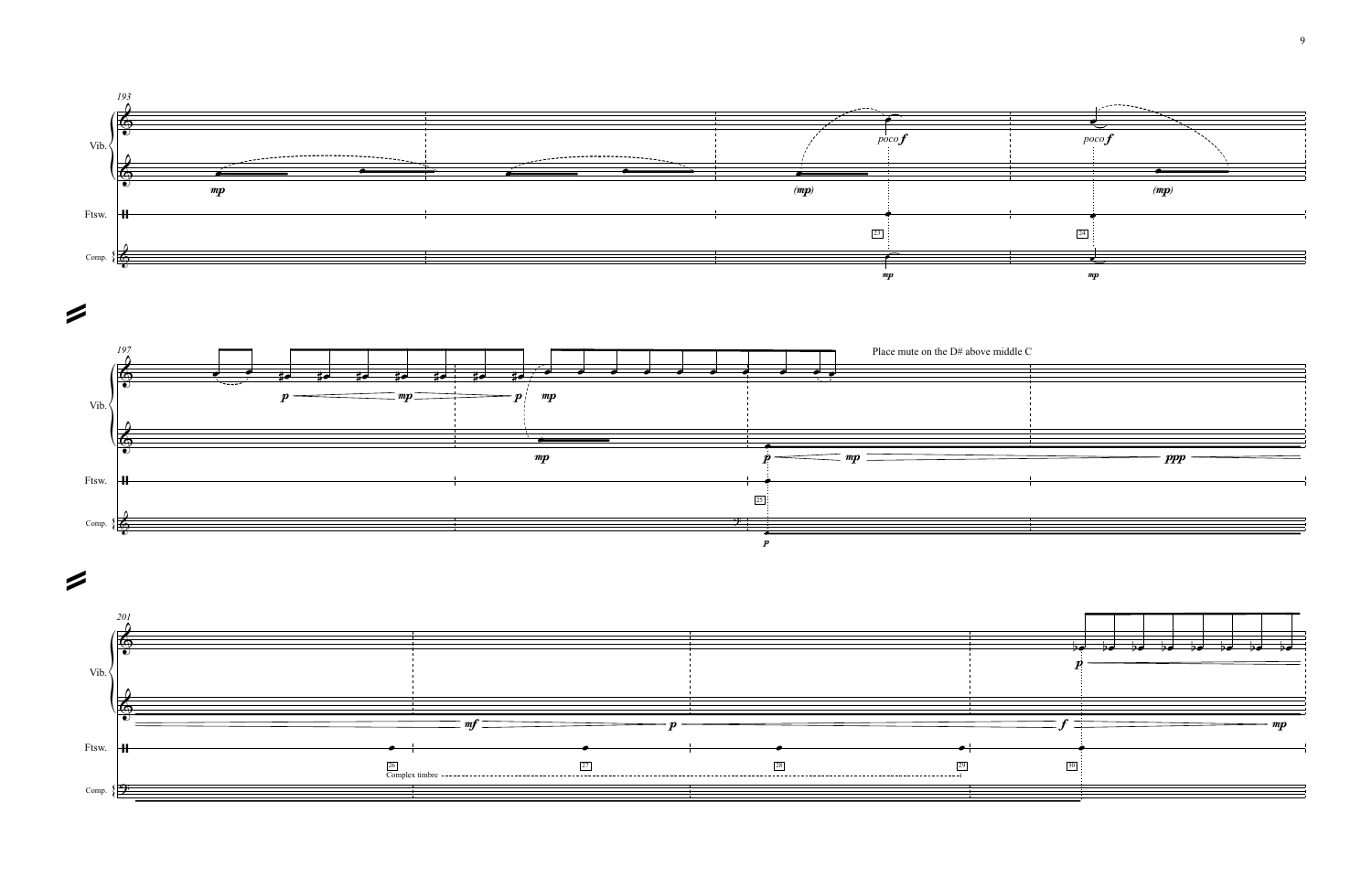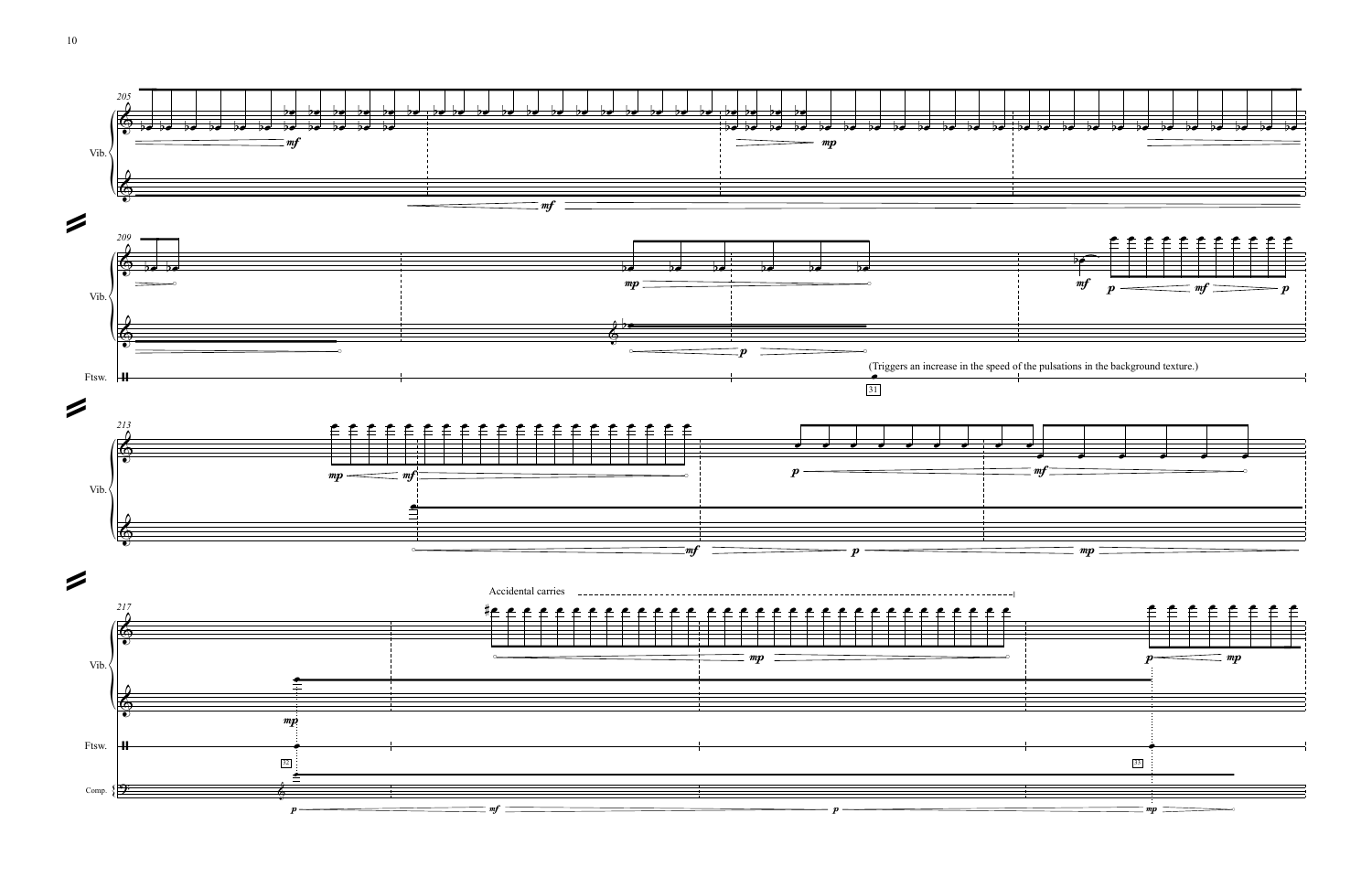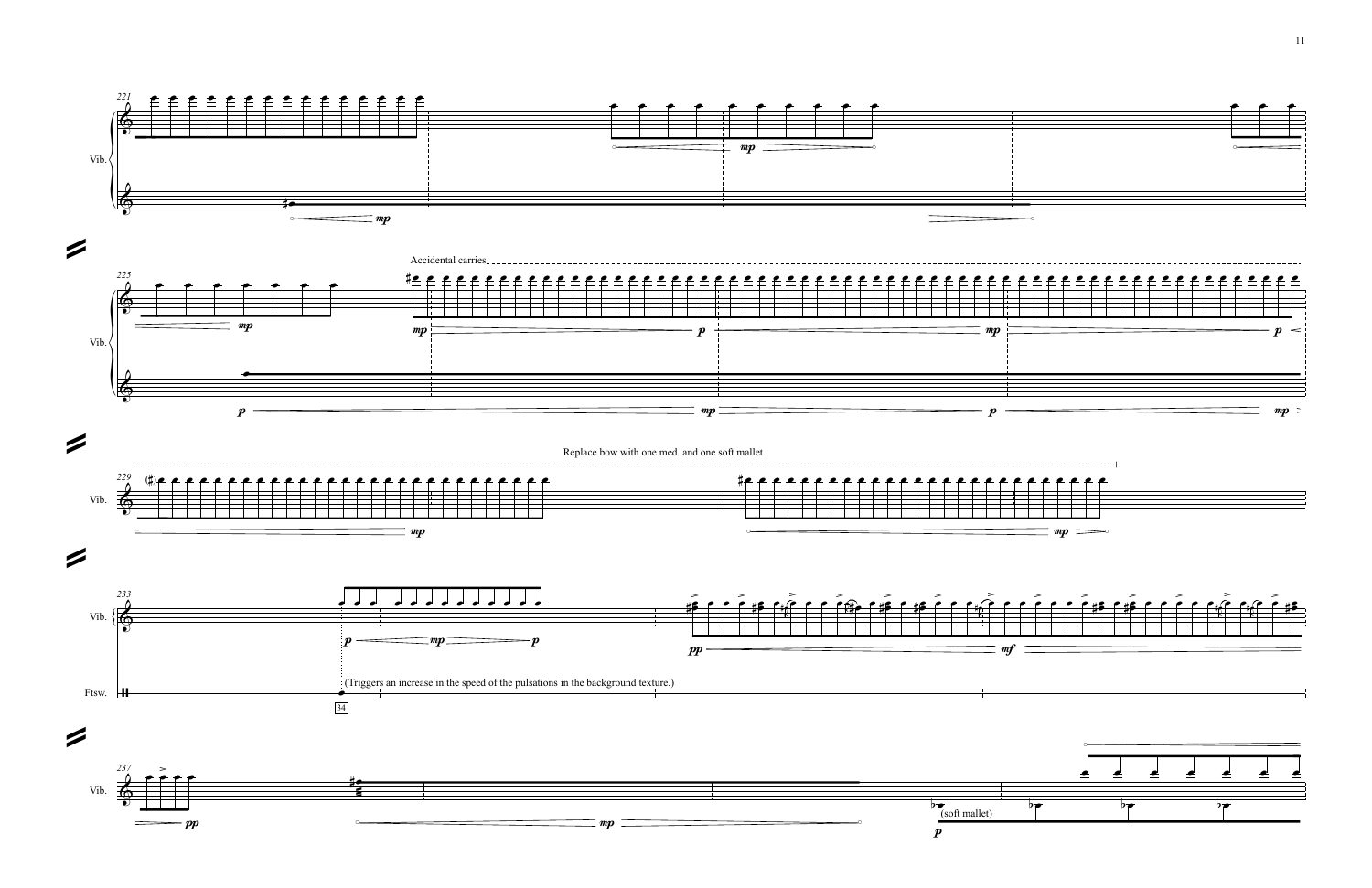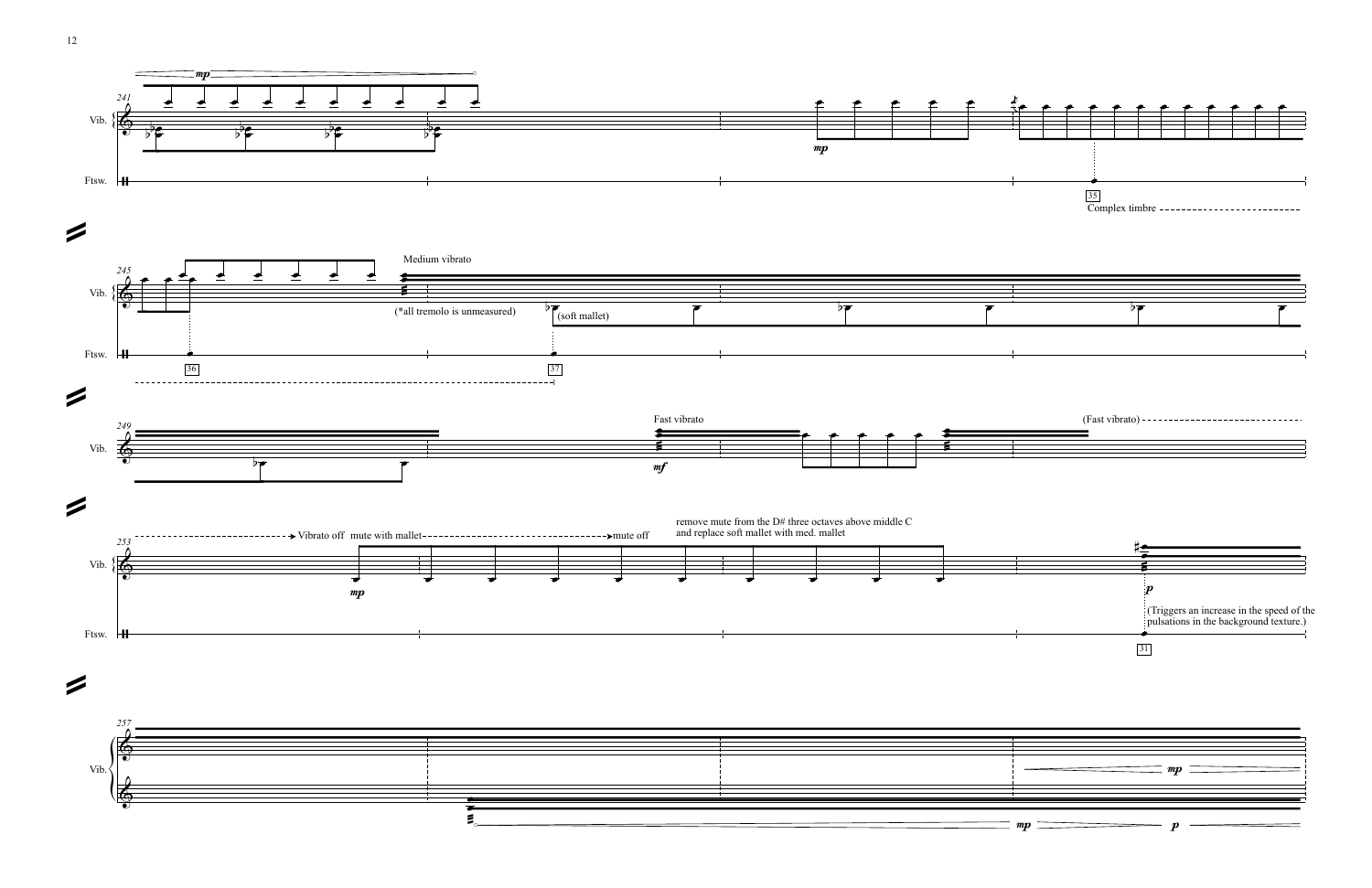



| $\boldsymbol{p}$ |  |  |  |
|------------------|--|--|--|
|                  |  |  |  |
|                  |  |  |  |
|                  |  |  |  |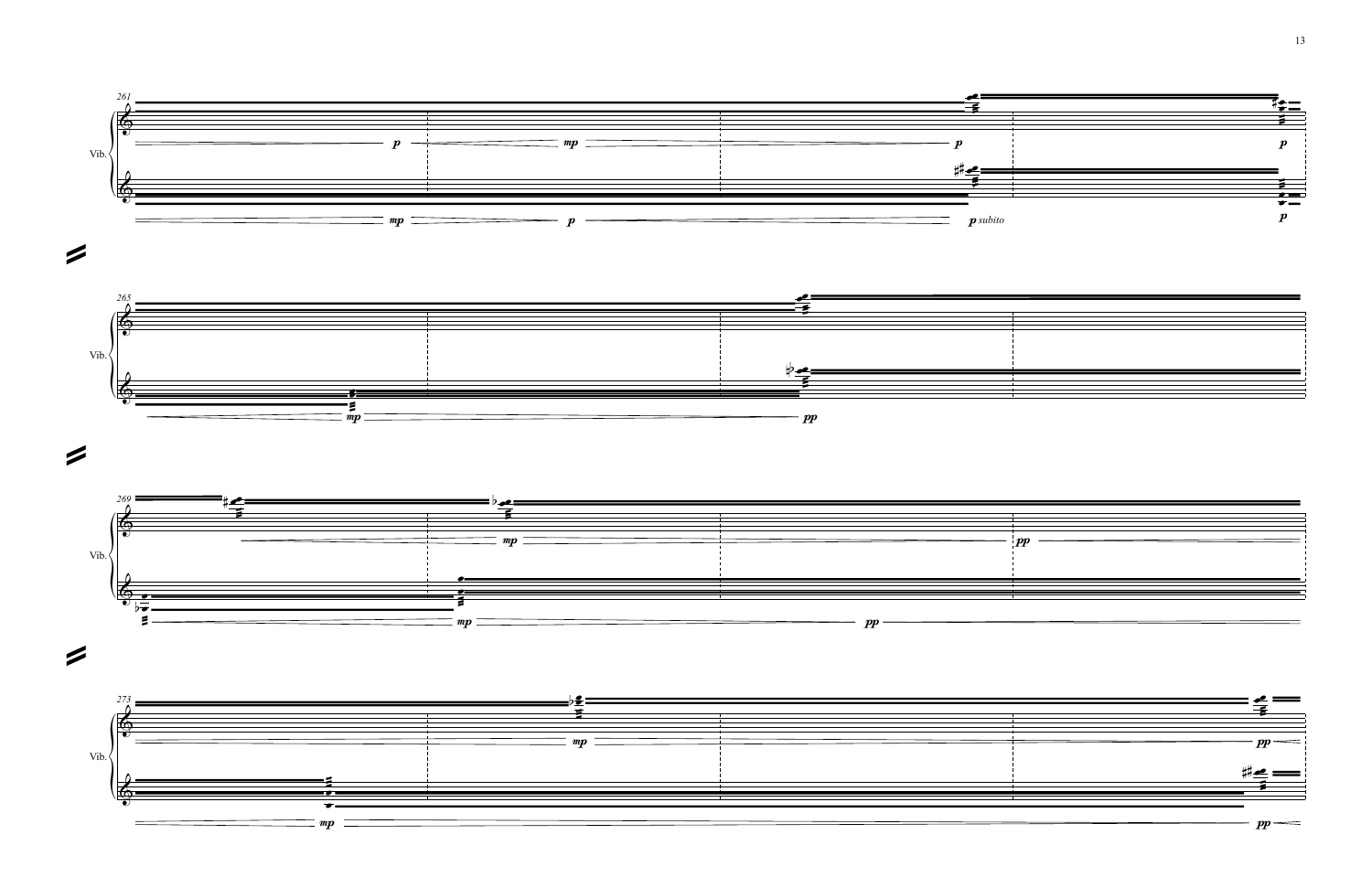| $\mathbf{m}$     |
|------------------|
|                  |
|                  |
|                  |
|                  |
|                  |
|                  |
|                  |
|                  |
|                  |
|                  |
|                  |
|                  |
|                  |
|                  |
| $\boldsymbol{p}$ |
|                  |
|                  |
|                  |
|                  |
|                  |
|                  |
|                  |
|                  |
|                  |
|                  |
|                  |
|                  |
|                  |
|                  |
|                  |
| $1_v$ .          |
|                  |
|                  |
|                  |
|                  |
|                  |
|                  |
|                  |
|                  |
|                  |
|                  |
|                  |
|                  |
|                  |
|                  |
|                  |
|                  |
|                  |
|                  |
|                  |
|                  |
|                  |
|                  |
|                  |
|                  |
|                  |
|                  |
|                  |
|                  |
|                  |
|                  |
|                  |
|                  |
|                  |
|                  |
|                  |
|                  |
|                  |

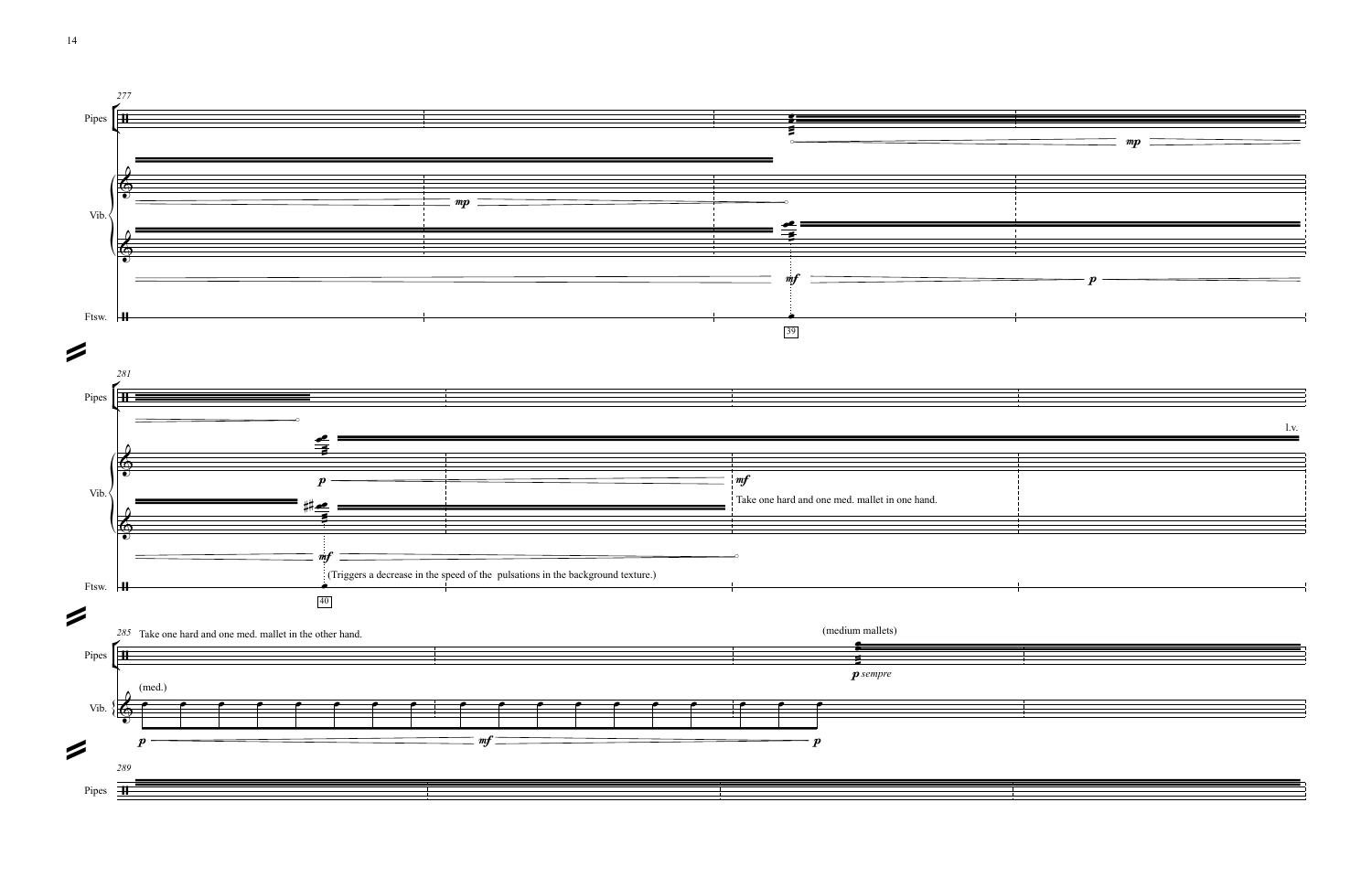

For the remainder of the composition, the computer has different tempos that are, for the most part, out of sync with the percussion part.<br>The part represented in the score approximates the first few notes of each computer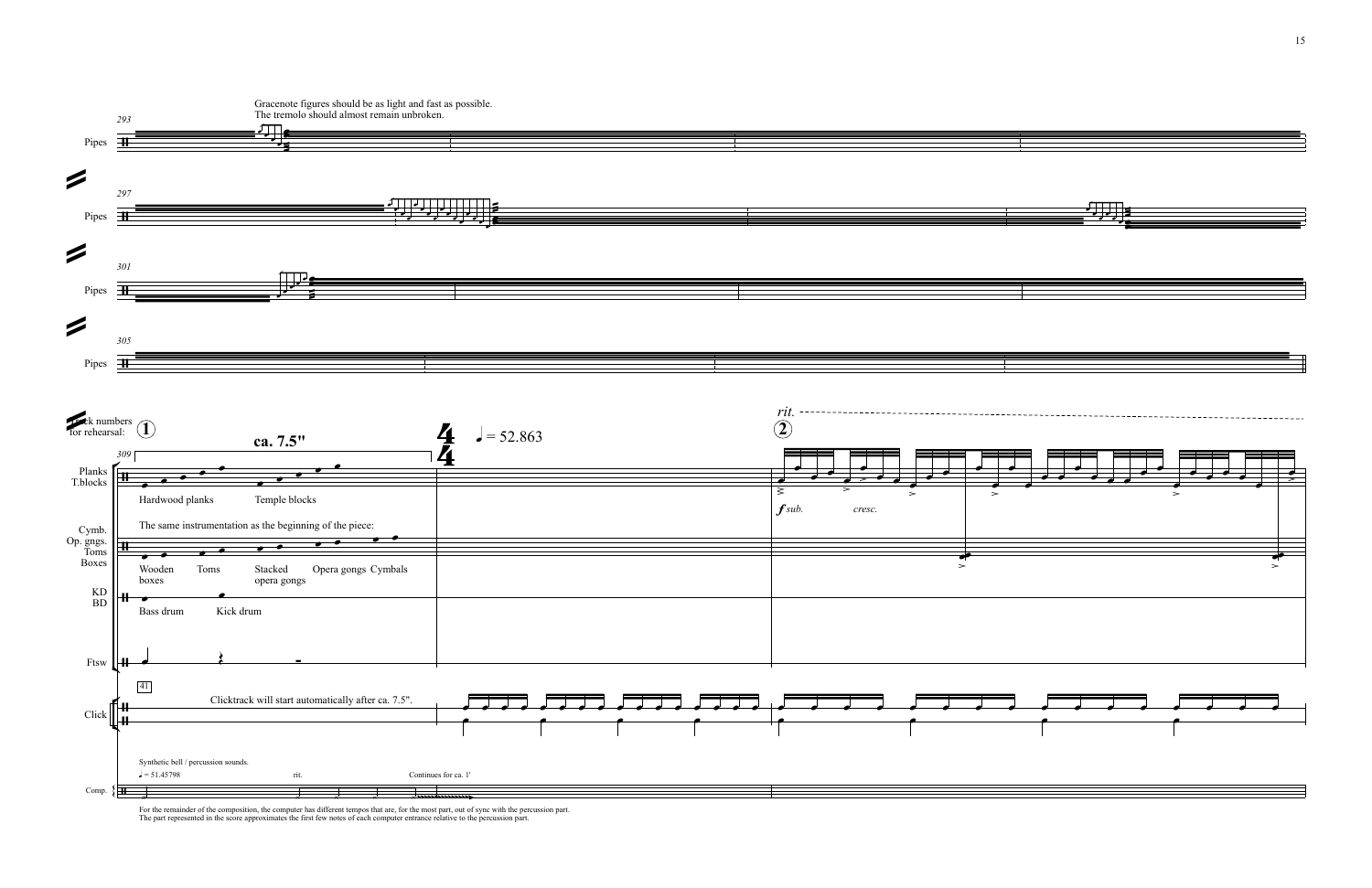

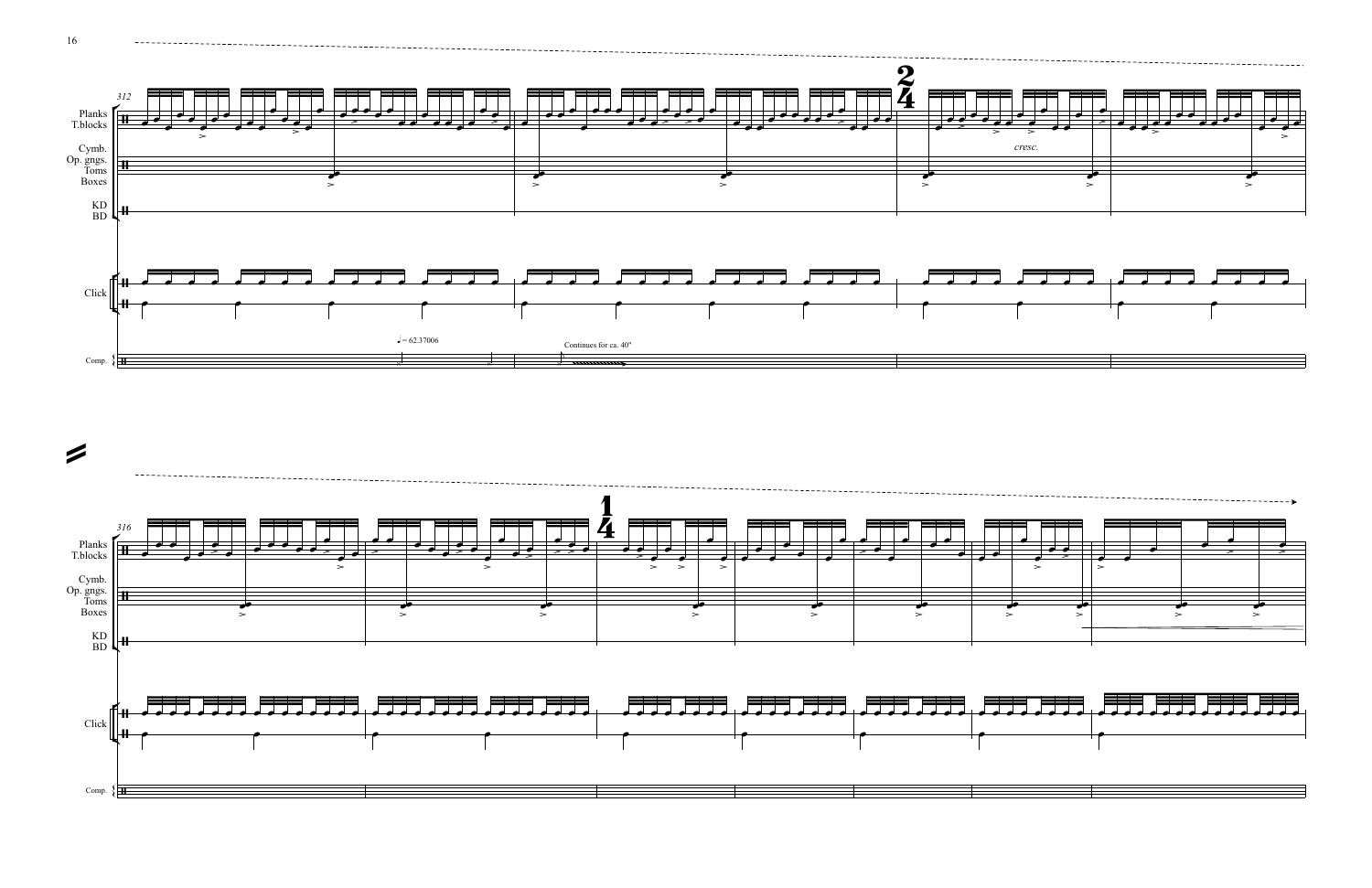

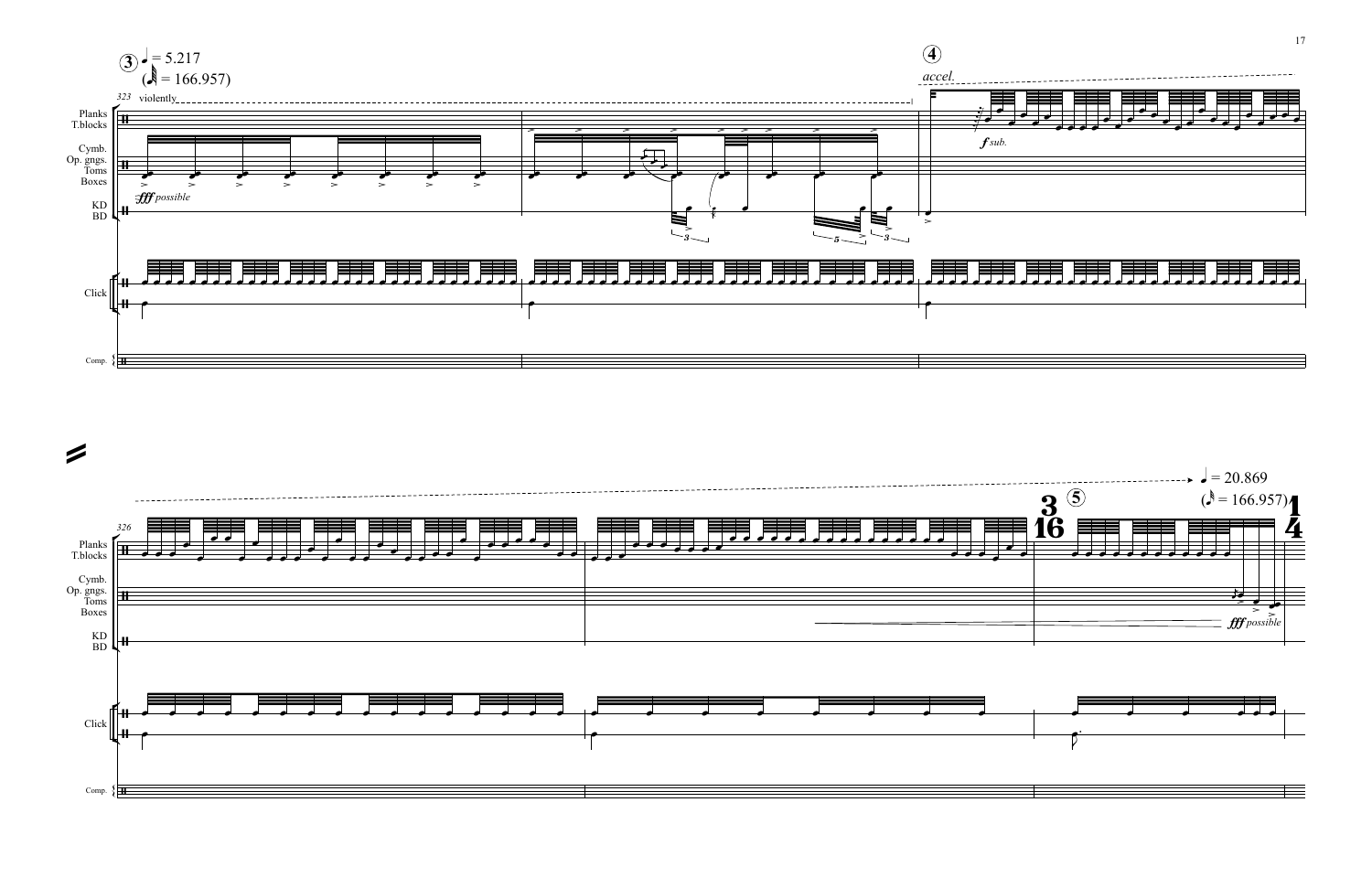



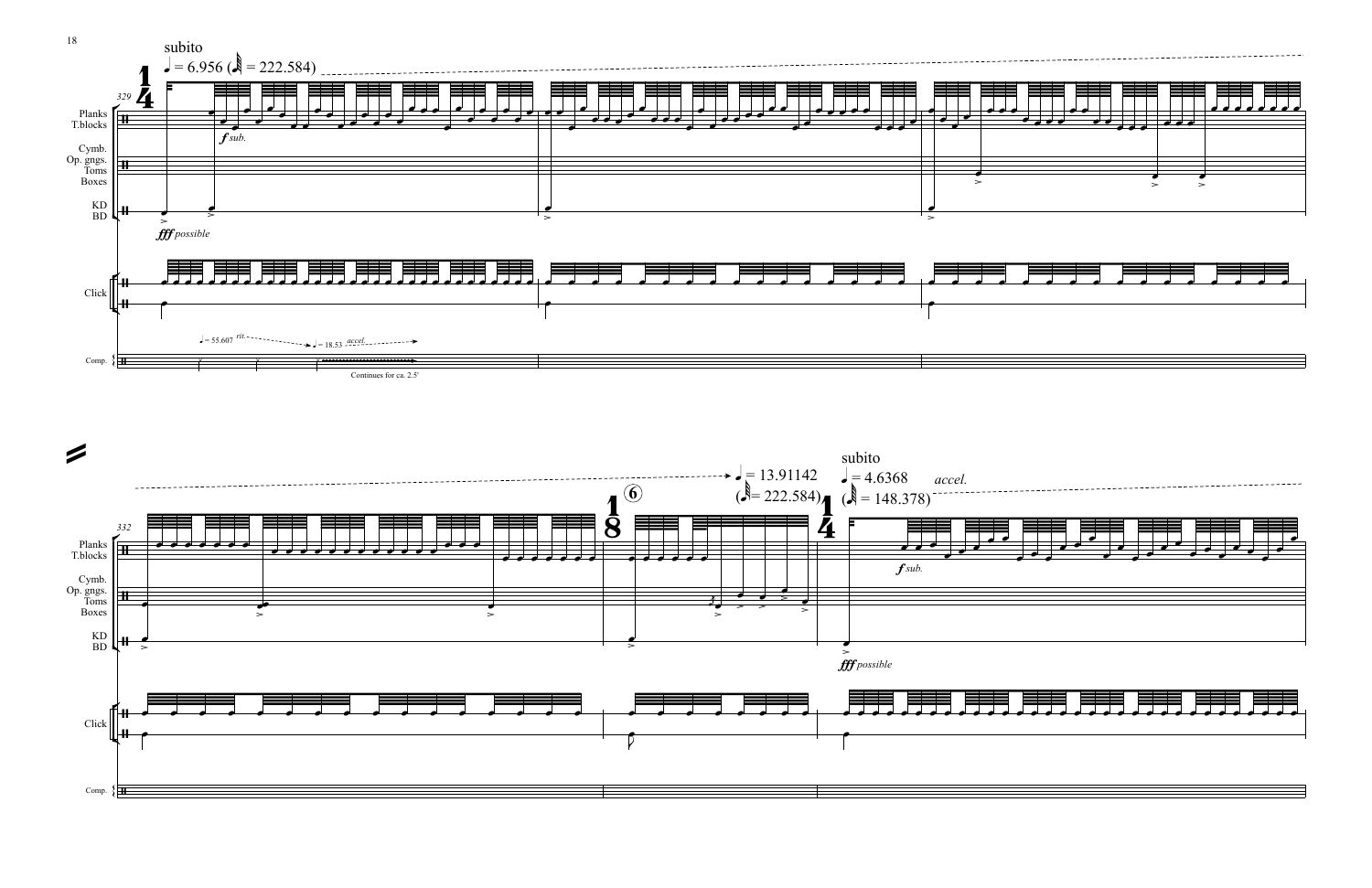



 $\rightarrow$ 

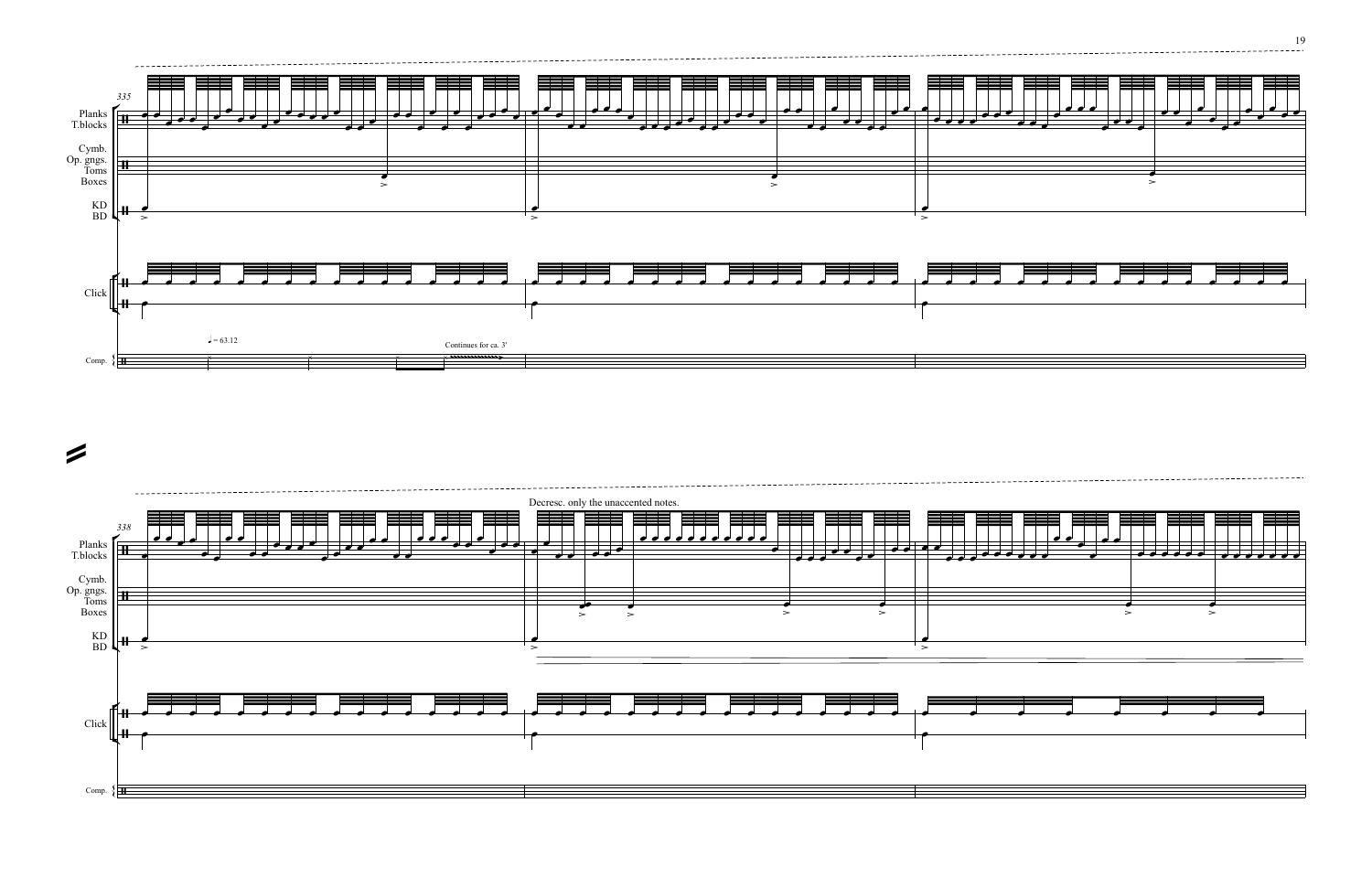

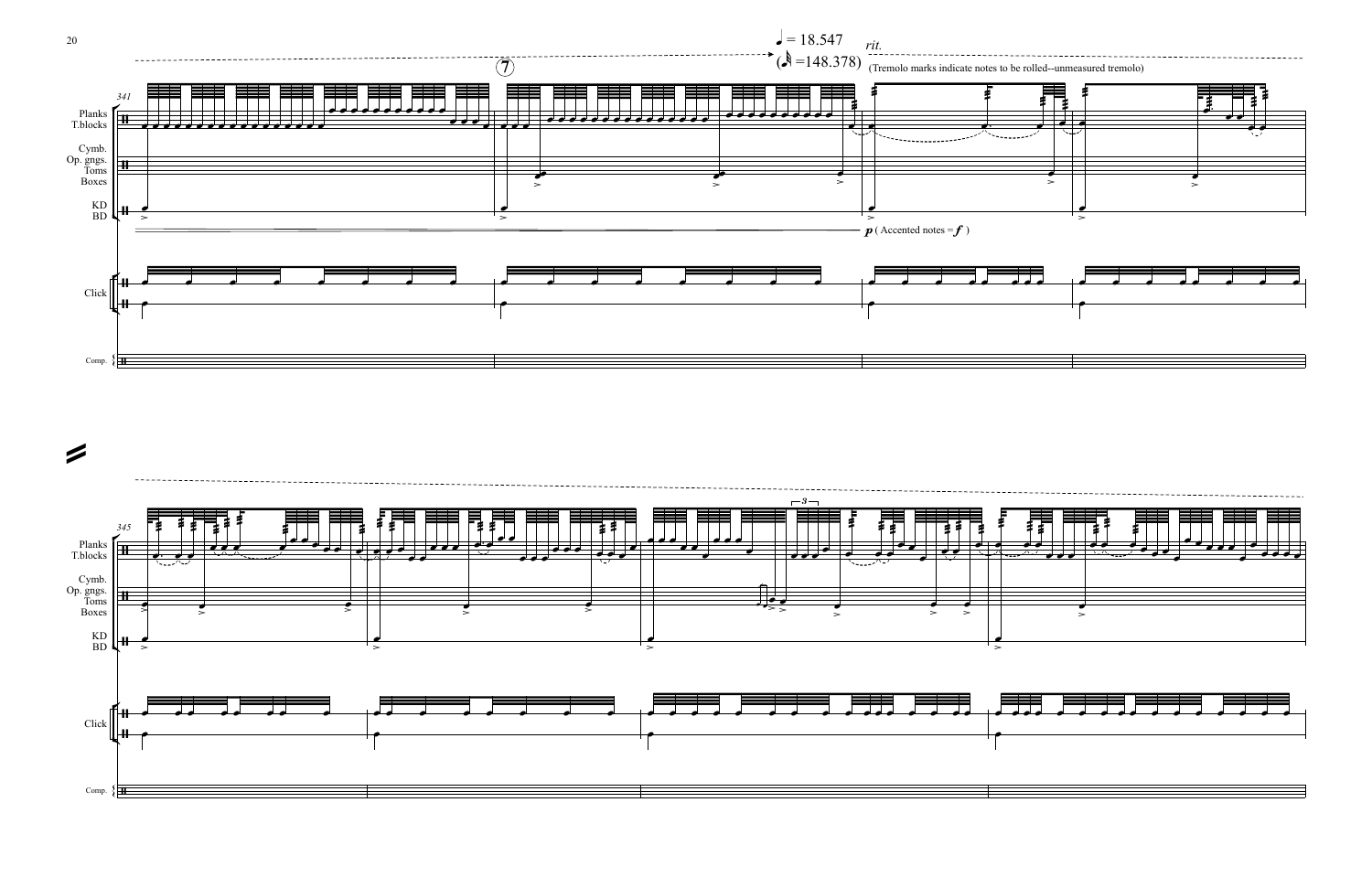

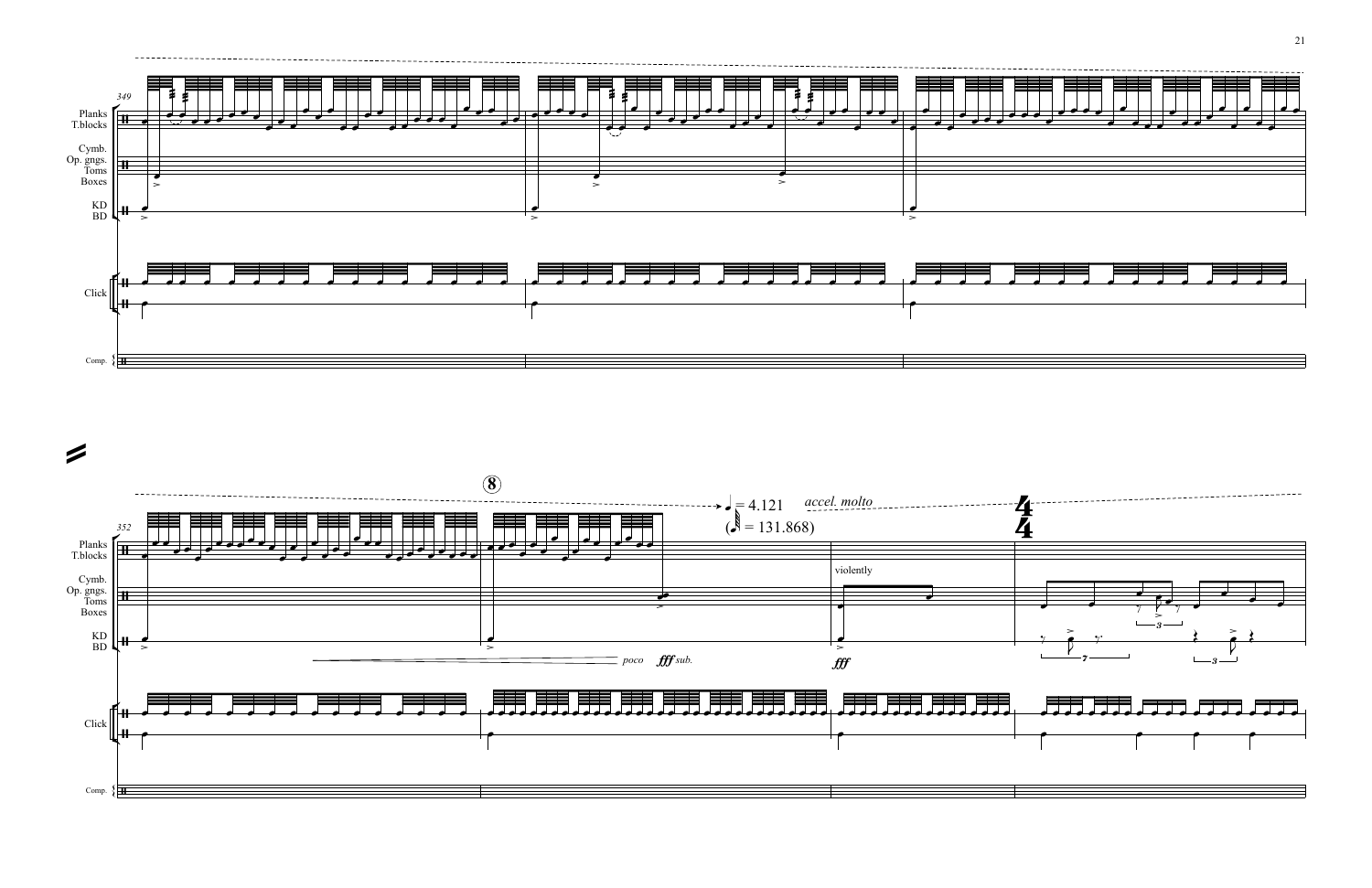